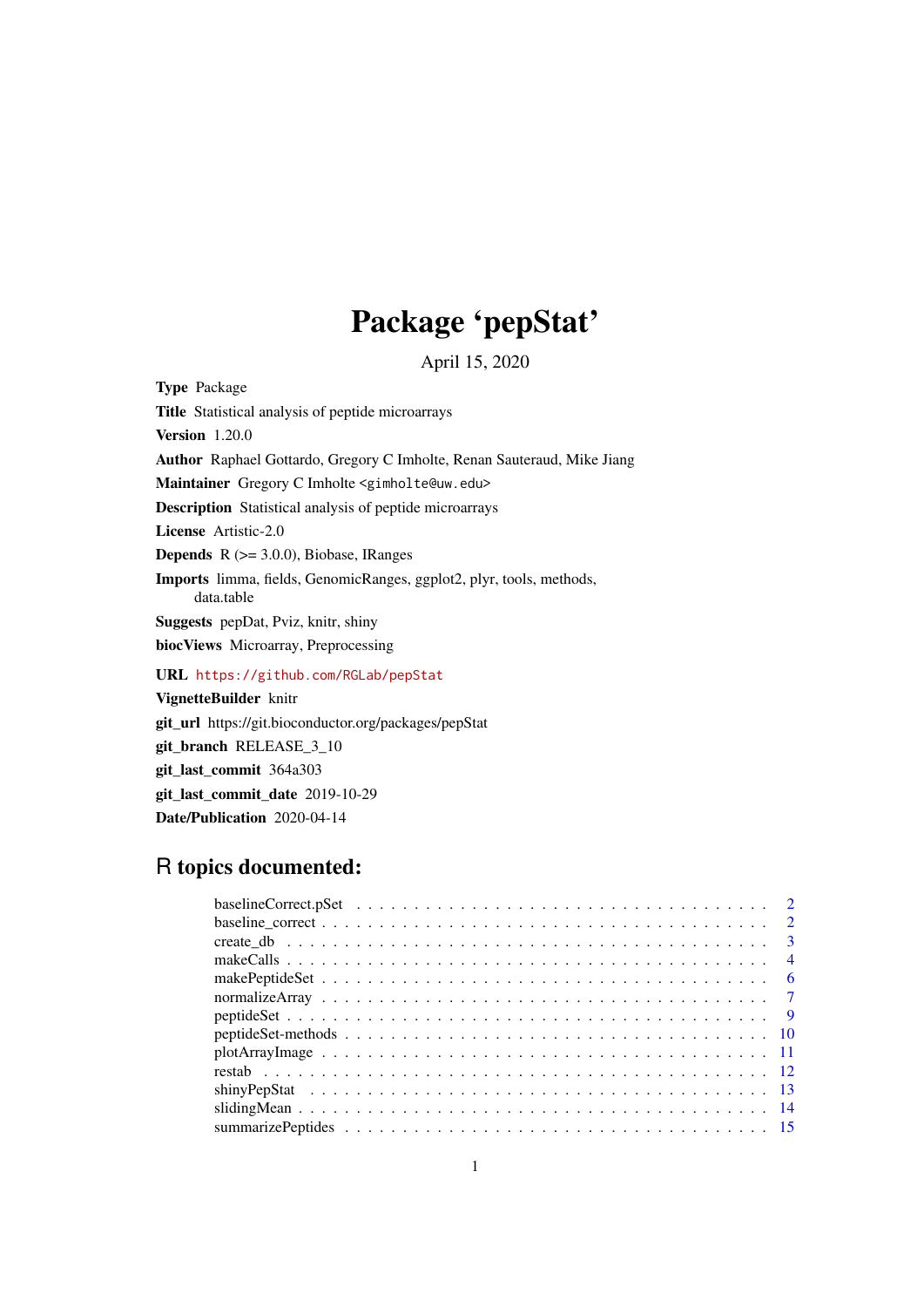#### <span id="page-1-0"></span>**Index** 2008 **[18](#page-17-0)**

baselineCorrect.pSet *Substract baseline intensities*

#### Description

Correct intensities by substracting PRE visit sample intensities.

#### Usage

```
baselineCorrect.pSet(pSet, verbose = FALSE)
```
#### Arguments

| pSet    | A peptide Set with sample PRE and POST visits.                                             |
|---------|--------------------------------------------------------------------------------------------|
| verbose | A logical. If TRUE, information regarding the pairedness of the data will be<br>displayed. |

#### Details

If samples are not PAIRED (One PRE and POST for each ptid), then the average expression of all PRE visit samples is substracted from each sample.

#### Value

A matrix of the baseline corrected intensities, with as many columns as there are samples POST visit

#### Author(s)

Raphael Gottardo, Gregory Imholte

baseline\_correct *Substract baseline intensities*

#### Description

Correct intensities by substracting PRE visit sample intensities.

#### Usage

baseline\_correct(pSet, verbose = FALSE)

#### Arguments

| pSet    | A peptide Set with sample PRE and POST visits.                                             |
|---------|--------------------------------------------------------------------------------------------|
| verbose | A logical. If TRUE, information regarding the pairedness of the data will be<br>displayed. |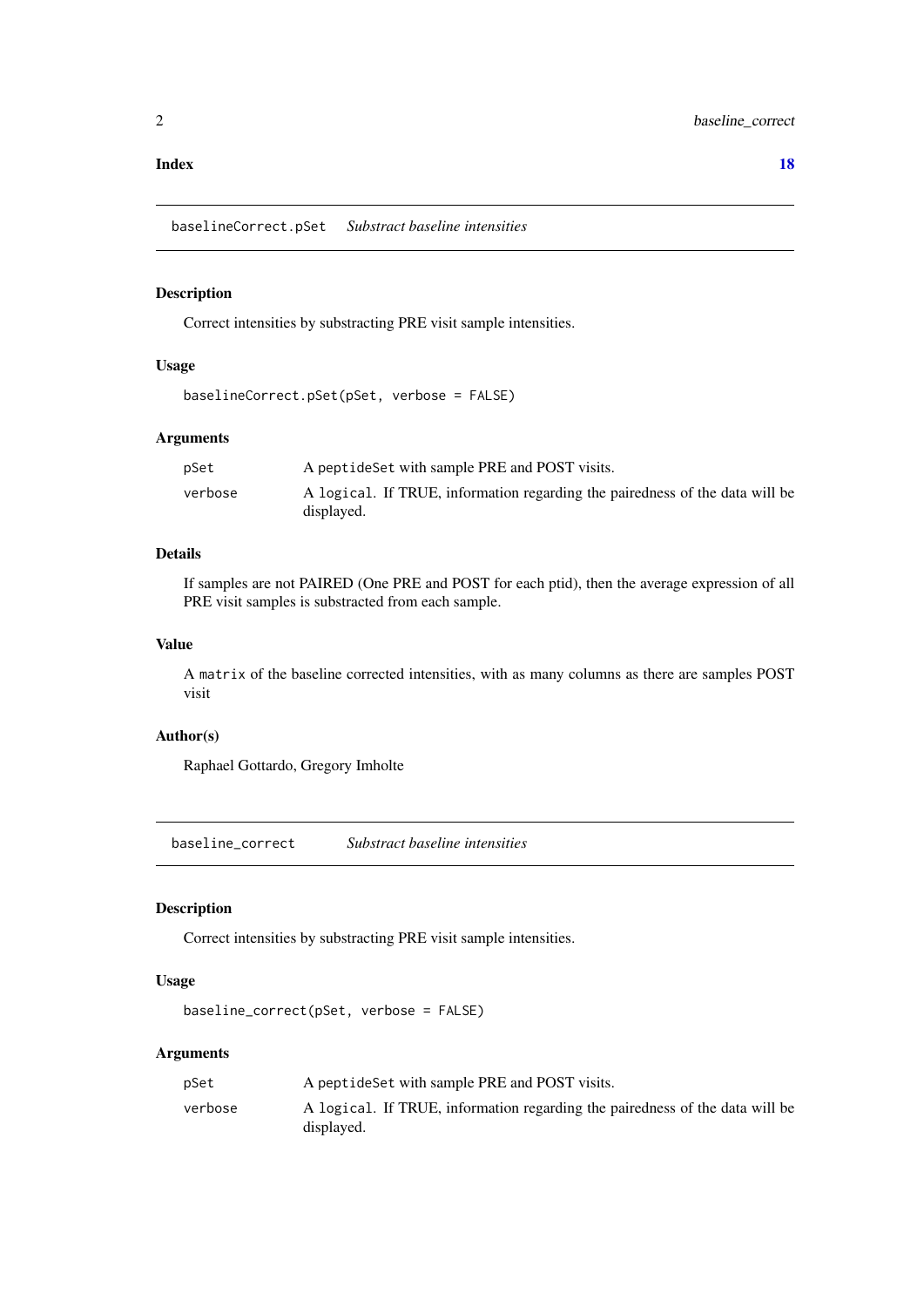#### <span id="page-2-0"></span>create\_db 3

#### Details

The function will try to pair as many sample as possible. The remaining subjects with a POST and no PRE will use the average expression of all baseline samples. Subjects with baseline only will not be represented in the resulting matrix.

#### Value

A matrix of the baseline corrected intensities, with as many columns as there are samples POST visit

#### Author(s)

Renan Sauteraud

<span id="page-2-1"></span>create\_db *Create a peptide collection*

#### Description

Constructor to create peptide collection to be used in summarizePeptides.

#### Usage

```
create_db(position)
```
#### Arguments

position A data.frame or GRanges object. If a data.frame is provided, it should contain 'start' and 'end' or 'width' columns as well as a peptide column. If position is a GRanges object, then it must either have peptide as names or contain a peptide metadata column.

#### Details

position can have additional columns. These columns will be kept in the resulting peptide collection. This is especially useful to include clades and grouping parameters for the makeCalls function.

If the input contains all the z-scores (z1 to z5), then they will not be re-calculated. If some (but not all) z-scores are missing, a warning message will be sent and the z-scores are re-calculated.

#### Author(s)

Renan Sauteraud

#### See Also

[GRanges](#page-0-0)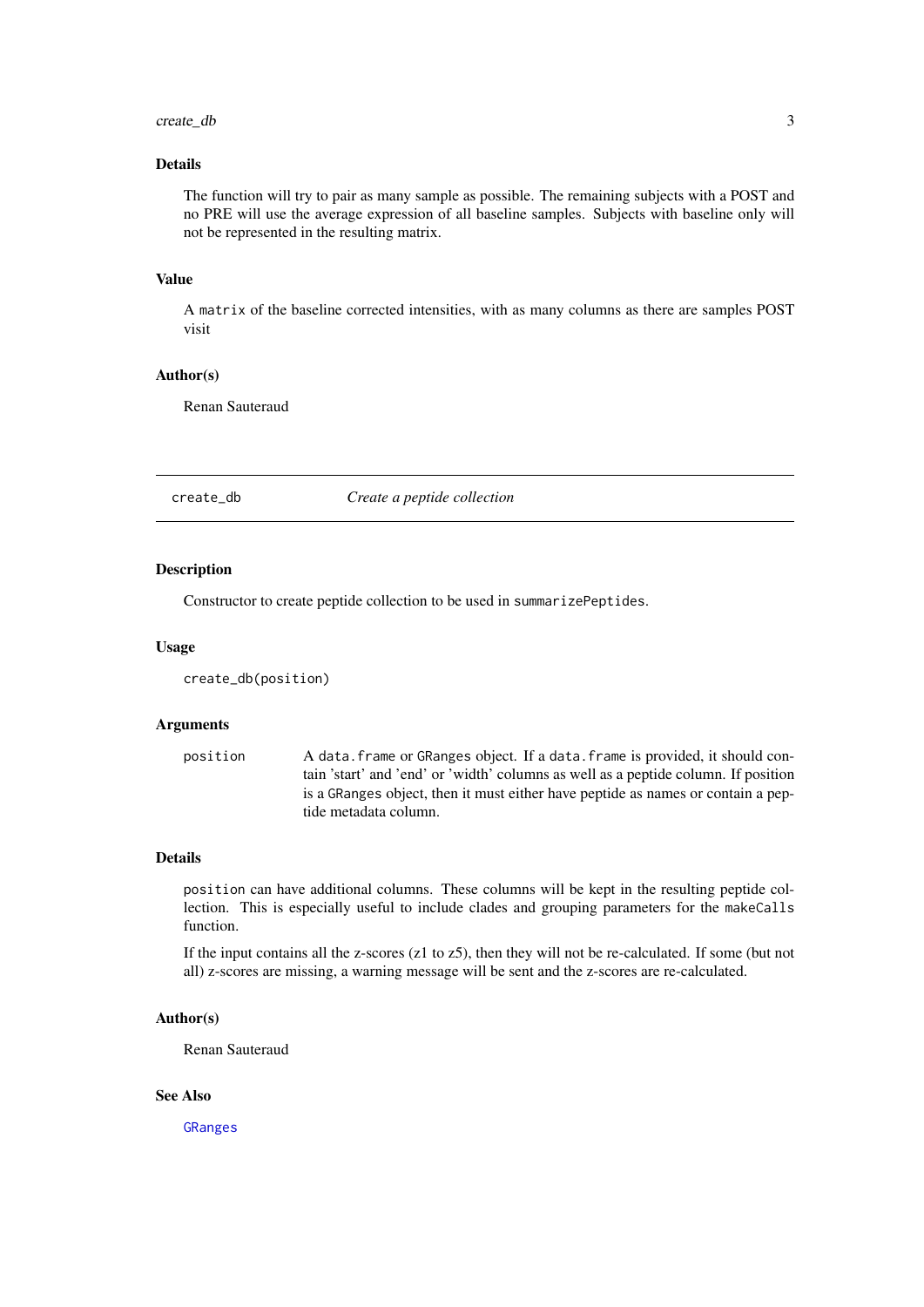#### <span id="page-3-0"></span>Examples

```
#construct data.frame object
   AA <- c("A", "C", "D", "E", "F", "G", "H", "I", "K", "L", "M", "N", "P",
   "Q","R", "S", "T", "V", "W", "Y")
   starts <- seq(1, 30, 3)
   ends <- starts + 14
   peptides \leq sapply(1:10, function(x) {
    paste0(AA[floor(runif(15, 1, 20))], collapse = "")
   })
   data <- data.frame(start = starts, end = ends, peptide = peptides)
#from data.frame
  new_pep <- create_db(data)
#from GRanges
  new_pep <- create_db(new_pep)
```
<span id="page-3-1"></span>makeCalls *Make antibody binding positivity calls*

#### Description

After normalization and data smoothing, this last step makes the call for each peptide of the peptideSet after baseline correcting the peptide intenstities.

#### Usage

```
makeCalls(peptideSet, cutoff = 1.2, method = "absolute", freq = TRUE,
 group = NULL, verbose = FALSE)
```
#### Arguments

| peptideSet | A peptide Set object. The peptides, after normalization and possibly data<br>smoothing.                                                                               |
|------------|-----------------------------------------------------------------------------------------------------------------------------------------------------------------------|
| cutoff     | A numeric. If FDR, the FDR threshold. Otherwise, a cutoff for the background<br>corrected intensities.                                                                |
| method     | A character. The method used to make positivity calls. "absolute" and "FDR"<br>are available. See details below.                                                      |
| freg       | A logical. If set to TRUE, return the percentage of slides calling a peptide<br>positive. Otherwise, return a logical indicating binding events.                      |
| group      | A character. Only used when freq is set to TRUE. A character indicating a<br>variable by which to group slides. If non-null the percentage is calculated by<br>group. |
| verbose    | A logical. If set to TRUE, progress information will be displayed.                                                                                                    |

#### Details

This function requires specific variables ptid and visit in pData(peptideSet). The variable ptid should indicate subjects, and the variable visit should be a factor with levels pre and post.

If slides are paired for subjects, intensities corresponding to post-visit are substracted from pre. If slides are not paired, slides with pre have intensities averaged by peptides, and averaged peptide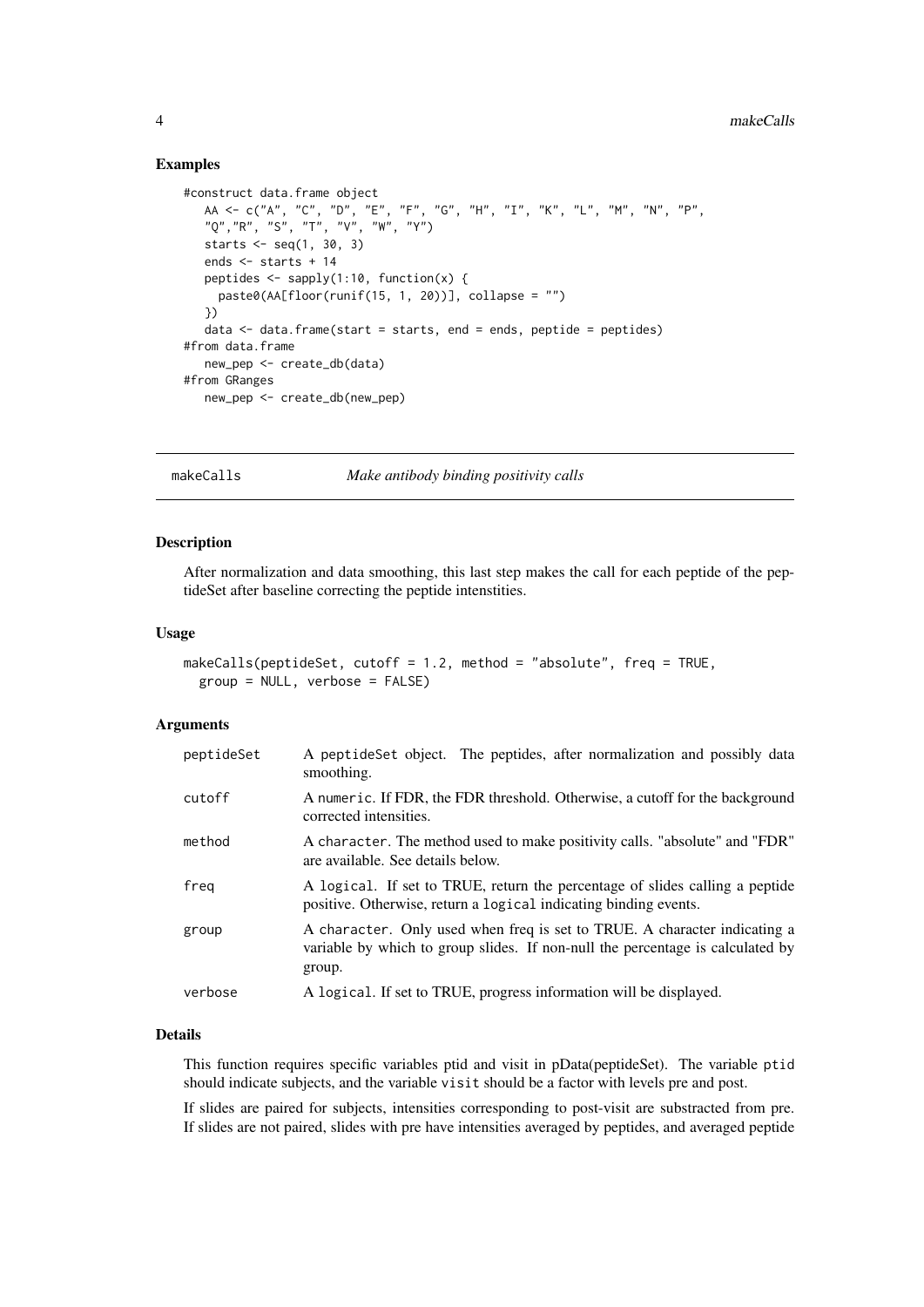#### makeCalls 5

intensities are subtracted from slides that have entry post. Calls are made on these baseline corrected intensities.

When method = FDR, a left-tail method is used to generate a threshold controlling the False Discovery Rate at level cutoff. When method = absolute, Intensities exceeding the threshold are labelled as positive.

When freq = TRUE a group variable may be specified. The argument group indicates the name of a variable in pData(peptideSet) by which positive calls should be grouped. The call frequency for each peptide is calculated within groups.

#### Value

If freq = TRUE, a numeric matrix with peptides as rows and groups as columns where the values are the frequency of response in the group. If freq = FALSE, a logical matrix indicating binding events for each peptide in each subject.

#### Author(s)

Greg Imholte

```
## This example curated from the vignette -- please see vignette("pepStat")
## for more information
if (require("pepDat")) {
  ## Get example GPR files + associated mapping file
  dirToParse <- system.file("extdata/gpr_samples", package = "pepDat")
  mapFile <- system.file("extdata/mapping.csv", package = "pepDat")
  ## Make a peptide set
  pSet <- makePeptideSet(files = NULL, path = dirToParse,
                         mapping.file = mapFile, log=TRUE)
  ## Plot array images -- useful for quality control
  plotArrayImage(pSet, array.index = 1)
  plotArrayResiduals(pSet, array.index = 1, smooth = TRUE)
  ## Summarize peptides, using pep_hxb2 as the position database
  data(pep_hxb2)
  psSet <- summarizePeptides(pSet, summary = "mean", position = pep_hxb2)
  ## Normalize the peptide set
  pnSet <- normalizeArray(psSet)
  ## Smooth
  psmSet <- slidingMean(pnSet, width = 9)
  ## Make calls
  calls <- makeCalls(psmSet, freq = TRUE, group = "treatment",
                     cutoff = .1, method = "FDR", verbose = TRUE)
  ## Produce a summary of the results
  summary <- restab(psmSet, calls)
```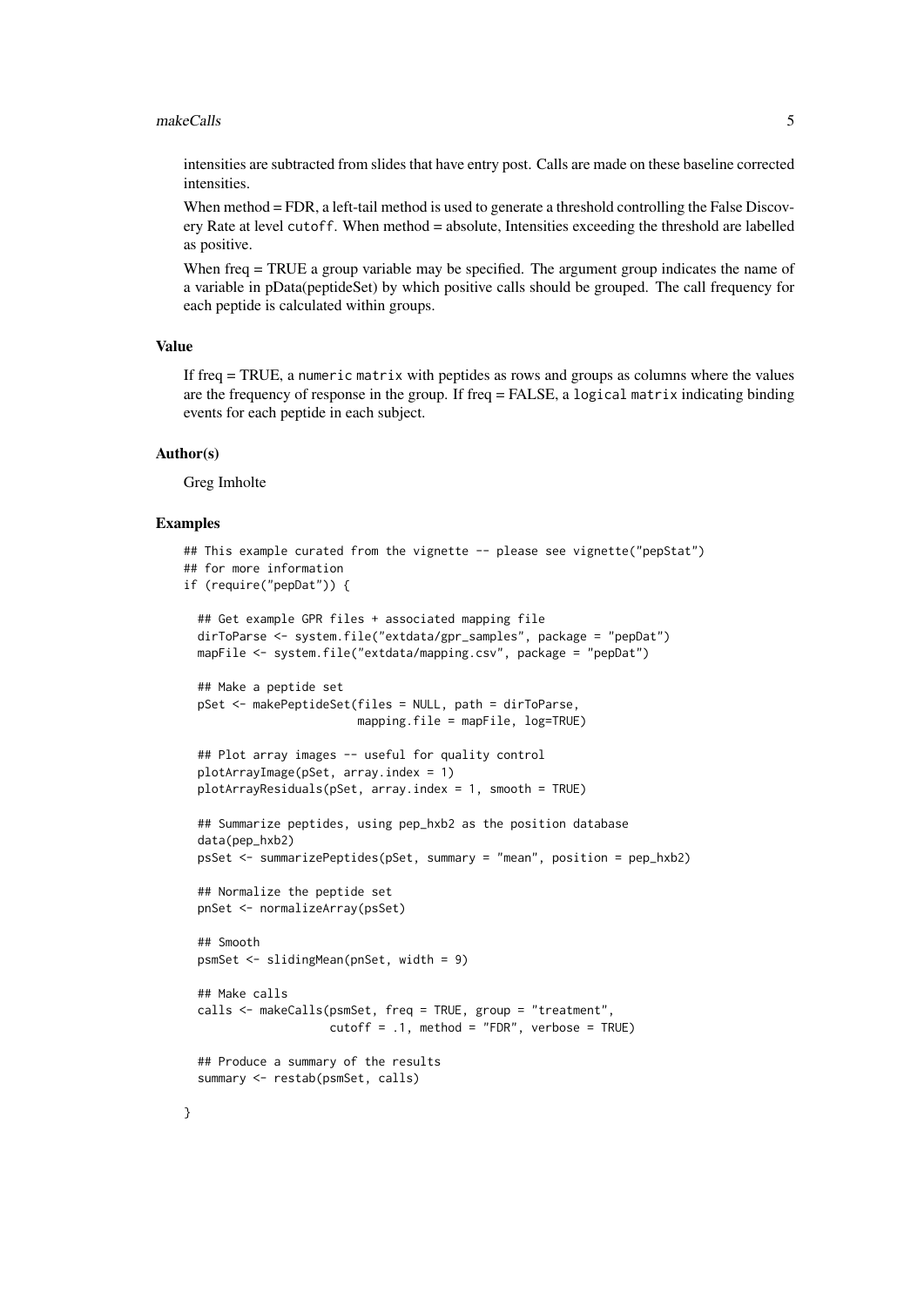<span id="page-5-1"></span><span id="page-5-0"></span>

#### Description

This function reads GenePix results (.gpr) files and creates a peptideSet object gathering experiment information.

#### Usage

```
makePeptideSet(files = NULL, path = NULL, mapping.file = NULL,
 use.flags = FALSE, rm.control.list = NULL, empty.control.list = NULL,
 bgCorrect.method = "normexp", log = TRUE, check.row.order = FALSE,
 verbose = FALSE)
```
#### Arguments

| files              | A character vector. If NULL, all files with a .gpr extension in the specified<br>path will be read.                                                                                                         |
|--------------------|-------------------------------------------------------------------------------------------------------------------------------------------------------------------------------------------------------------|
| path               | A character string. The directory where the .gpr files to read are located.                                                                                                                                 |
| mapping.file       | A character string or data. frame. A mapping file that gives information for<br>each sample. See details section below for a list of required fields.                                                       |
| use.flags          | A logical. Should spots with flag value -99 or lower be excluded?                                                                                                                                           |
| rm.control.list    |                                                                                                                                                                                                             |
|                    | A character vector. The name of the controls to be excluded from the pep-<br>tideSet.                                                                                                                       |
| empty.control.list |                                                                                                                                                                                                             |
|                    | A character vector. The name of the empty controls. If non NULL, the inten-<br>sity of these empty spots will be substracted from remaining intensities.                                                    |
| bgCorrect.method   |                                                                                                                                                                                                             |
|                    | A character string. The name of the method used for background correction.<br>This is passed to limma's backgroundCorrect method. See details section below<br>and ?backgroundCorrect for more information. |
| log                | A logical. If TRUE, intensities will be log2 transformed after BG correction.                                                                                                                               |
| check.row.order    |                                                                                                                                                                                                             |
|                    | A logical. Should slides be reduced to a common set of peptides?                                                                                                                                            |
| verbose            | A logical. Displays progress and additional information.                                                                                                                                                    |

#### Details

GenePix results files (.gpr) are read when found in either the files or path arguments. By default, the foreground and background median intensities of the "red" channels, "F635 Median" and "B635 Median", are read. The background correction specified in bgCorrect.method is passed to the backgroundCorrect method in the limma package.

The mapping.file can be either a filename or a data.frame. In any case, it should contain at least three columns labeled "filename", "ptid" and "visit". The filenames given here should match those read from the path or files argument, or be a subset of it. For each ptid (patient ID), the visit column should have at least one "pre" and one "post" sample. Any additional column will be kept into the resulting peptideSet and can be used later on for groupping.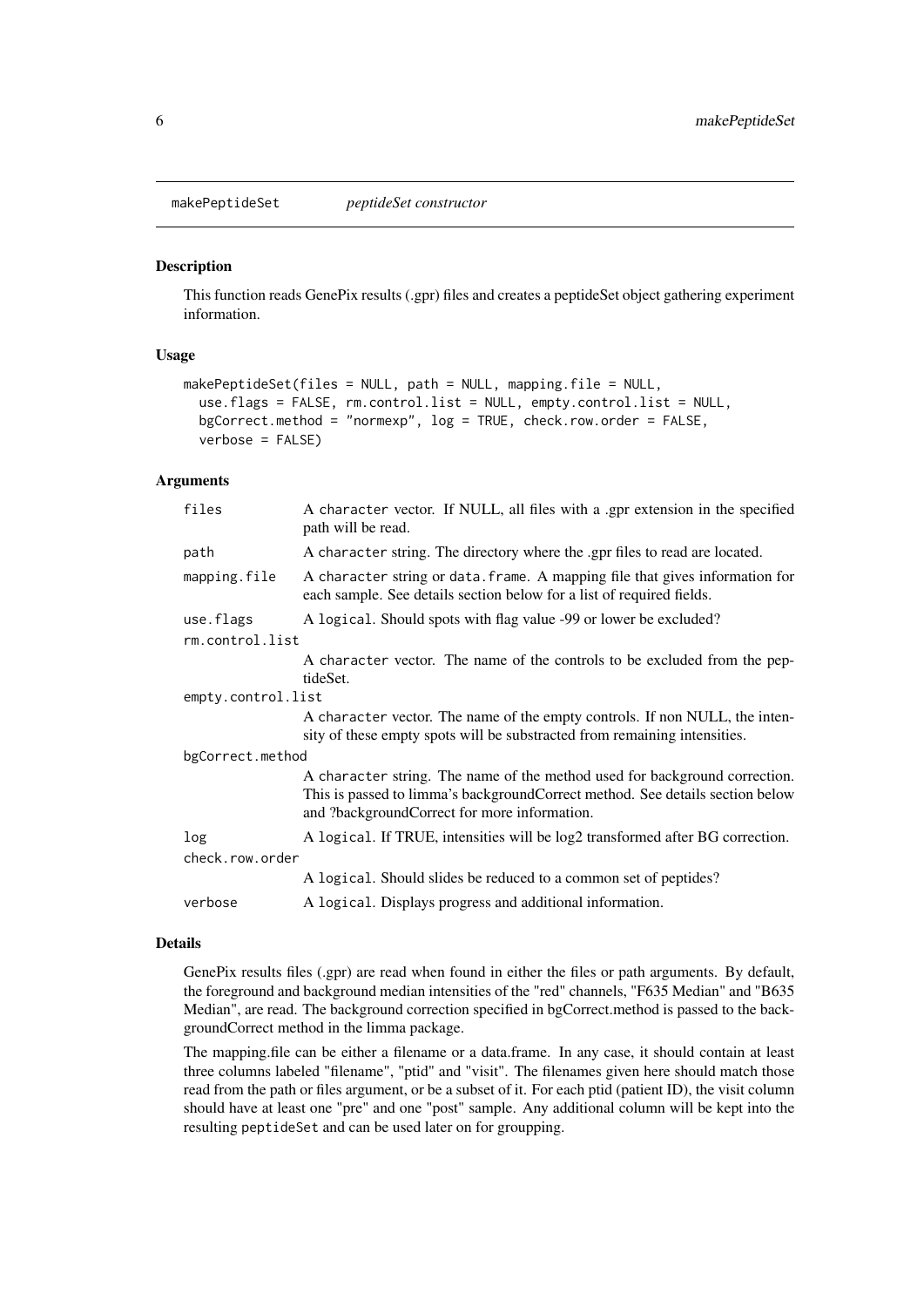#### <span id="page-6-0"></span>normalizeArray 7

If check.row.order = TRUE, the final set of probes is taken to be those with IDs found in all arrays that were read.

Row, Column and Block spatial array position for each probe are stored in the featureRanges slot of the returned object.

#### Value

A peptideSet object that contain the intensities, peptide sequences and annotations available in the mapping file.

#### Author(s)

Raphael Gottardo, Gregory Imholte

#### See Also

[peptideSet](#page-8-1), [read.maimages](#page-0-0), [backgroundCorrect](#page-0-0)

#### Examples

```
# Read gpr files
library(pepDat)
mapFile <- system.file("extdata/mapping.csv", package = "pepDat")
dirToParse <- system.file("extdata/gpr_samples", package = "pepDat")
pSet <- makePeptideSet(files = NULL, path = dirToParse,
                       mapping.file = mapFile, log=TRUE)
# Specify controls to be removed and empty controls
# to be used for background correction.
pSet <- makePeptideSet(files = NULL, path = dirToParse,
```

```
mapping.file = mapFile, log = TRUE,
rm.control.list = c("JPT-control", "Ig", "Cy3"),
empty.control.list= c("empty", "blank control"))
```
<span id="page-6-1"></span>

| normalizeArray |  |  | Normalize tiling array data using sequence information |  |
|----------------|--|--|--------------------------------------------------------|--|
|                |  |  |                                                        |  |

#### Description

This function is used to normalize the peptide microarray data using sequence information.

#### Usage

```
normalizeArray(peptideSet, method = "ZpepQuad", robust = TRUE,
 centered = TRUE)
```
#### Arguments

| peptideSet | A peptideSet. The expression data for the peptides as well as annotations and<br>ranges. |
|------------|------------------------------------------------------------------------------------------|
| method     | A character. The normalization method to be used. Can be "Zpep" or "ZpepQuad".           |
| robust     | A logical. If TRUE, reweigthed least-squares estimates are computed.                     |
| centered   | A logical. If TRUE, recenter the data.                                                   |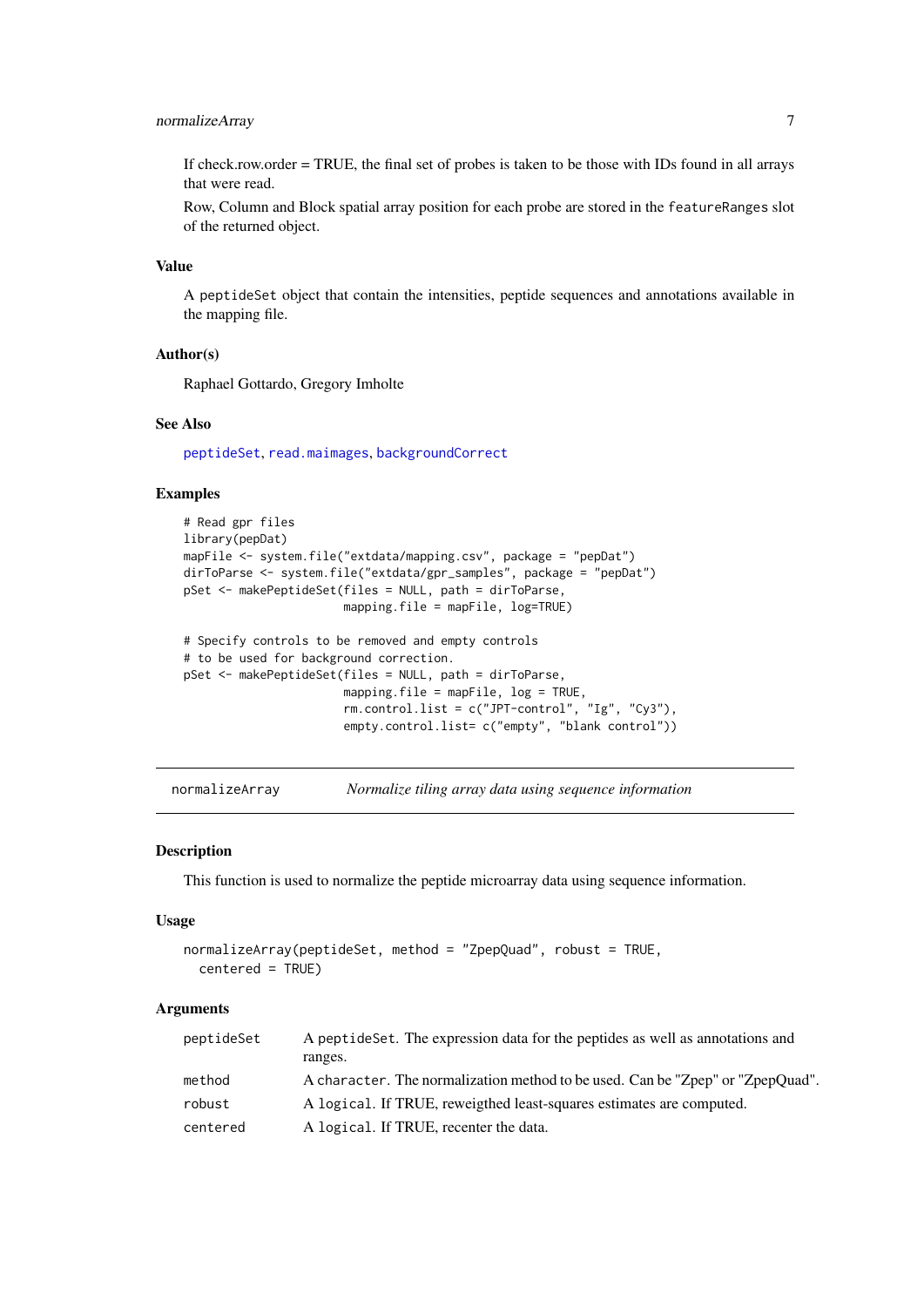#### <span id="page-7-0"></span>Details

The available methods are "Zpep" and "ZpepQuad". These methods fit a linear model using either linear or linear and quadratic terms (respectively), regressing intensity on the peptides' five Z-scale scores. A peptide Z-scale score is obtained by summing over the Z-scale values in Sandburg et al (1998) of the amino acids the peptide comprises.

Peptide Z-scale scores may be provided in the featureRange slot of peptideSet. This slot is a GRanges object x, and the function will seek five columns labelled  $z1$  through  $z5$  in values(x). If these are not found, the function attempts to calculate Z-scales from sequence information found in peptide(peptideSet)

If robust = TRUE the linear model is fit with t\_4 distributed errors. The method returns the residuals of each peptide intensity in the fitted linear model. If centered = TRUE the fitted intercept term is added back to the residuals of the fit.

#### Value

A peptideSet object with updated normalized intensity values.

#### Author(s)

Raphael Gottardo, Gregory Imholte

#### References

Sandberg, M., Eriksson, L., Jonsson, J., Sjostrom, M., and Wold, S. (1998). New chemical descriptors relevant for the design of biologically active peptides. A multivariate characterization of 87 amino acids. Journal of Medicinal Chemistry 41, 2481-2491.

#### See Also

[summarizePeptides](#page-14-1), [makeCalls](#page-3-1)

```
## This example curated from the vignette -- please see vignette("pepStat")
## for more information
if (require("pepDat")) {
  ## Get example GPR files + associated mapping file
  dirToParse <- system.file("extdata/gpr_samples", package = "pepDat")
  mapFile <- system.file("extdata/mapping.csv", package = "pepDat")
  ## Make a peptide set
  pSet <- makePeptideSet(files = NULL, path = dirToParse,
                         mapping.file = mapFile, log=TRUE)
  ## Plot array images -- useful for quality control
  plotArrayImage(pSet, array.index = 1)
  plotArrayResiduals(pSet, array.index = 1, smooth = TRUE)
  ## Summarize peptides, using pep_hxb2 as the position database
  data(pep_hxb2)
  psSet <- summarizePeptides(pSet, summary = "mean", position = pep_hxb2)
  ## Normalize the peptide set
```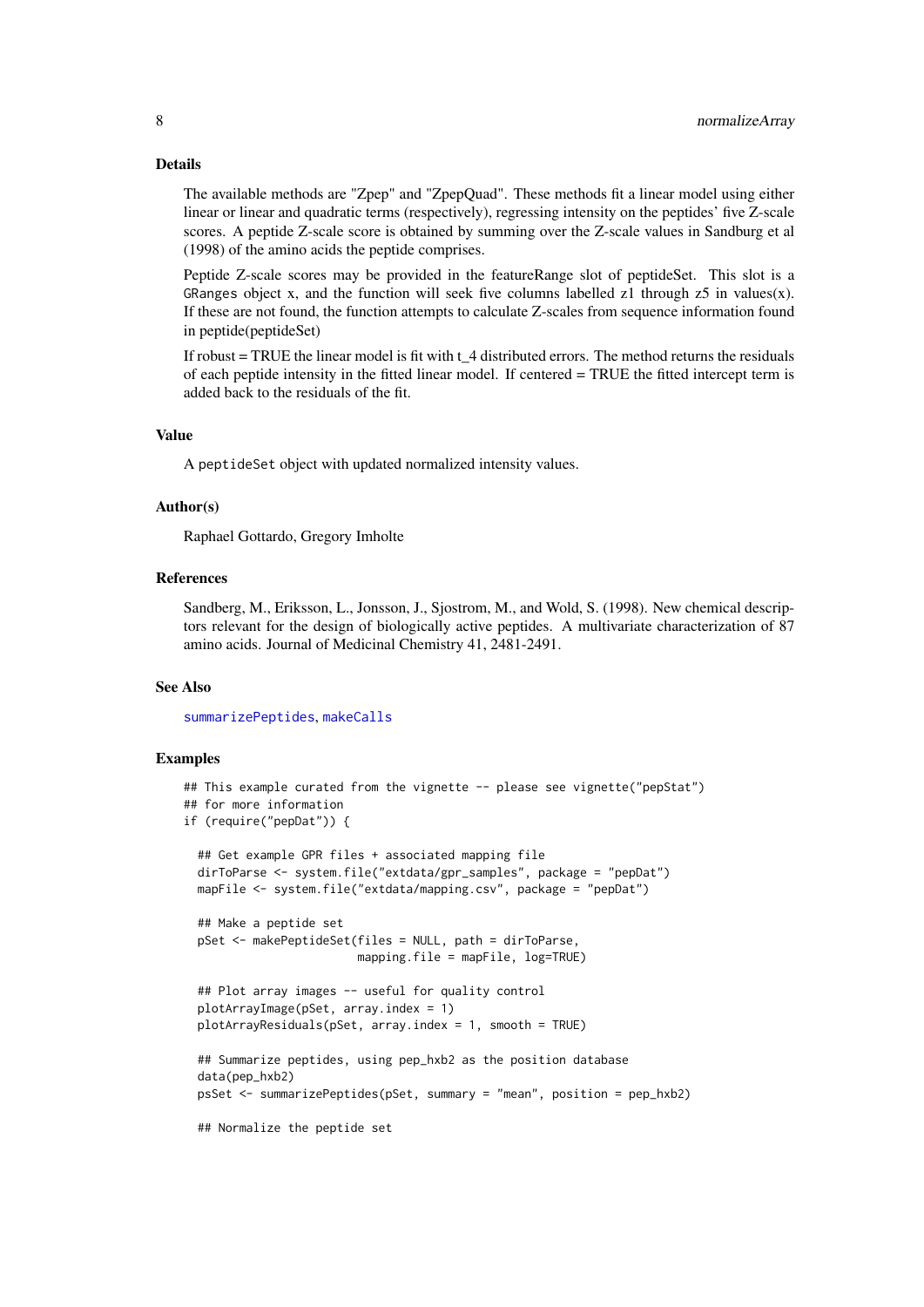#### <span id="page-8-0"></span>peptideSet 9

```
pnSet <- normalizeArray(psSet)
  ## Smooth
  psmSet <- slidingMean(pnSet, width = 9)
  ## Make calls
  calls <- makeCalls(psmSet, freq = TRUE, group = "treatment",
                     cutoff = .1, method = "FDR", verbose = TRUE)## Produce a summary of the results
  summary <- restab(psmSet, calls)
}
```
<span id="page-8-1"></span>peptideSet *peptideSet class*

#### Description

This class gathers all information from gpr files, annotation data and sequence data

#### Details

See ?`peptideSet-methods` for a list of accessors and method associated with the class.

#### Slots

featureRange A GRangesobject. The ranges and sequences of the peptides and their associated annotation.

phenoData An AnnotatedDataFrame. Annotation for the samples.

assayData

featureData

#### annotation

protocolData Slots inherited from ExpressionSet.

#### Author(s)

Greg Imholte

#### See Also

[ExpressionSet](#page-0-0), [peptideSet-methods](#page-9-1)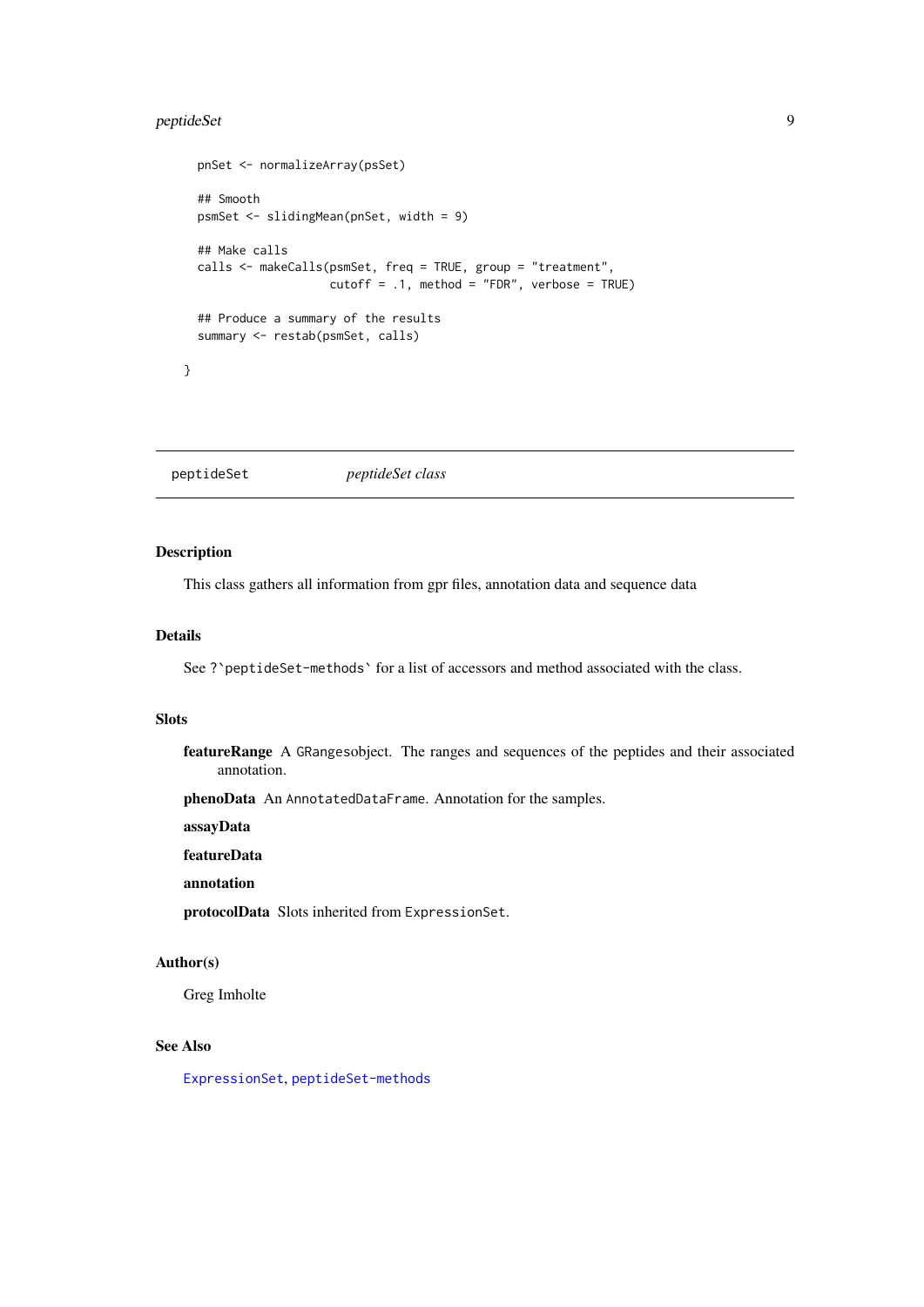<span id="page-9-1"></span><span id="page-9-0"></span>peptideSet-methods *peptideSet methods*

#### Description

Methods for handling peptideSet objects

#### Accessors

 $nrow(x)$ : The number of peptides in x.

 $ncol(x)$ : The number of samples in x.

start $(x)$ : Get the starts of the peptides.

end(x): Get the ends of the peptides.

width $(x)$ : Get the widths of the peptides.

position(x): Get the coordinates of the central amino-acid of each peptide, given by: round((start(x))  $+ end(x))/2$ ).

ranges $(x)$ : Returns a GRanges object that contains the annotations for the peptides.

ranges $(x)$  <- value Set annotations for the peptides.

values(x): Returns a SplitDataFrameList. Accessor for the values of the featureRange slot.

 $clade(x)$ : If available, returns the clade information for each peptide as a matrix.

 $peptide(x)$ : Get the sequence of the peptides.

 $peptide(x) < -value$  Set the sequence of the peptides.

featureID $(x)$ : Get the ID of the peptides.

pepZscore(x): If available, returns a matrix of the zScores for each peptide.

pepZscore(x) <- value Set the zScores for each peptide

#### **Display**

show(object): Display a peptideSet object.

summary(object): Summarize a peptideSet object.

#### Subset

x[i, j]: Subset x by peptides (i), or samples (j).

subset(x, subset, drop=FALSE): Subset x given an expression 'subset'.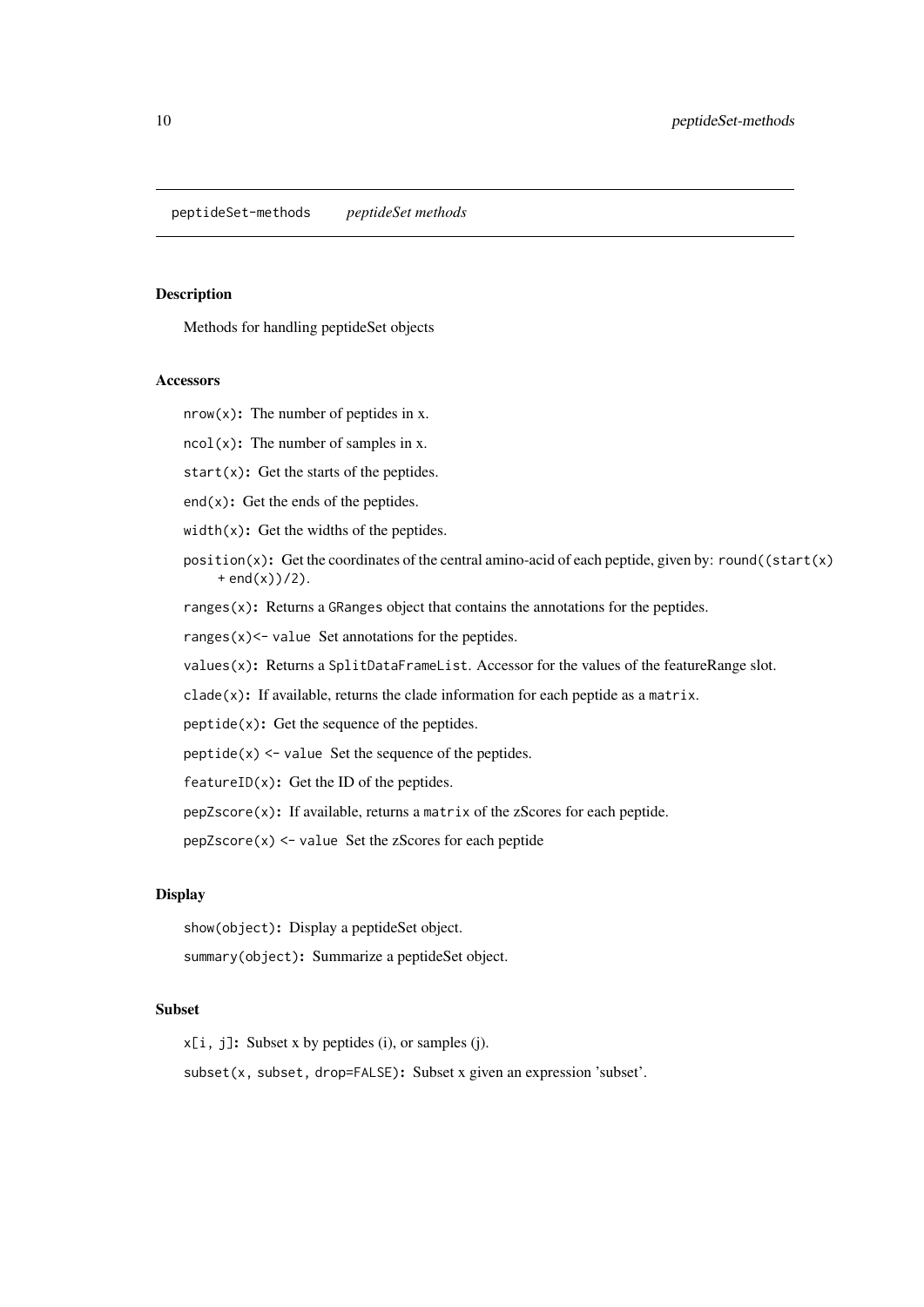<span id="page-10-0"></span>plotArrayImage *Plot microarray images*

#### Description

Plot a color image of the intensities on a slide. These plots are helpful to diagnose spatial abnormalities.

#### Usage

```
plotArrayImage(peptideSet, array.index = NULL, low = "white",
 high = "steelblue", ask = dev.interactive(orNone = TRUE) & 1 <
 length(array.index))
```

```
plotArrayResiduals(peptideSet, array.index = NULL, smooth = FALSE,
  low = "blue", high = "red", ask = dev.interactive(orNone = TRUE) & 1 <length(array.index))
```
#### Arguments

| peptideSet  | A peptide Set object. The object must contain all the original probes. See<br>details below.                                      |
|-------------|-----------------------------------------------------------------------------------------------------------------------------------|
| array.index | A vector subsetting exprs (peptideSet), indicating which slides to plot                                                           |
| smooth      | A logical, a 2D spatial smoother is applied to residuals, the fitted residuals are<br>plotted.                                    |
| low         | A character string. The color of the lowest slide intensity. passed to scale_fill_gradient2.<br>the fitted residuals are plotted. |
| high        | A character string. The color of the highest slide intensity. passed to scale_fill_gradient2.                                     |
| ask         | A logical. If TRUE, the user is asked before each plot. See par (ask=.).                                                          |
|             |                                                                                                                                   |

#### Details

The most coherent results are achieved when the peptideSet object is read with makePeptideSet with empty.control.list = NULL and rm.control.list = NULL

#### Author(s)

Gregory Imholte

```
## This example curated from the vignette -- please see vignette("pepStat")
## for more information
if (require("pepDat")) {
  ## Get example GPR files + associated mapping file
  dirToParse <- system.file("extdata/gpr_samples", package = "pepDat")
  mapFile <- system.file("extdata/mapping.csv", package = "pepDat")
  ## Make a peptide set
  pSet <- makePeptideSet(files = NULL, path = dirToParse,
```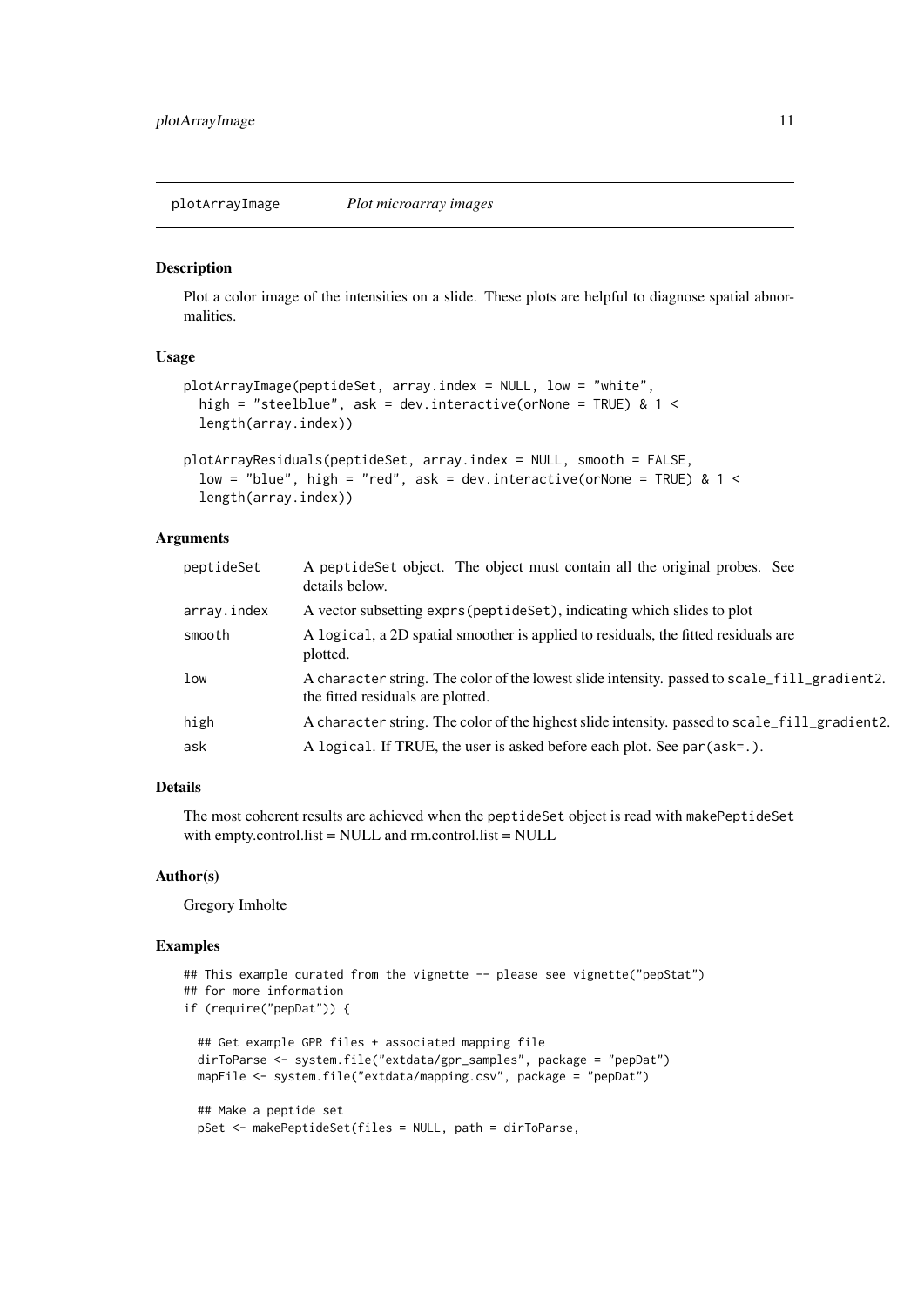```
mapping.file = mapFile, log=TRUE)
## Plot array images -- useful for quality control
plotArrayImage(pSet, array.index = 1)
plotArrayResiduals(pSet, array.index = 1, smooth = TRUE)
## Summarize peptides, using pep_hxb2 as the position database
data(pep_hxb2)
psSet <- summarizePeptides(pSet, summary = "mean", position = pep_hxb2)
## Normalize the peptide set
pnSet <- normalizeArray(psSet)
## Smooth
psmSet <- slidingMean(pnSet, width = 9)
## Make calls
calls <- makeCalls(psmSet, freq = TRUE, group = "treatment",
                   cutoff = .1, method = "FDR", verbose = TRUE)
## Produce a summary of the results
summary <- restab(psmSet, calls)
```
restab *Result table*

#### Description

}

Tabulate the results of a peptide microarray analysis.

#### Usage

```
restab(peptideSet, calls)
```
#### Arguments

```
peptideSet A peptideSet object.
calls A matrix, as returned by the makeCalls function.
```
#### Details

The peptideSet should be the one used in the function call to makeCalls that generated the calls used. They should have identical peptides.

#### Value

A data.frame with the peptides and some information from the peptideSet as well as the frequency of binding for each group of the calls.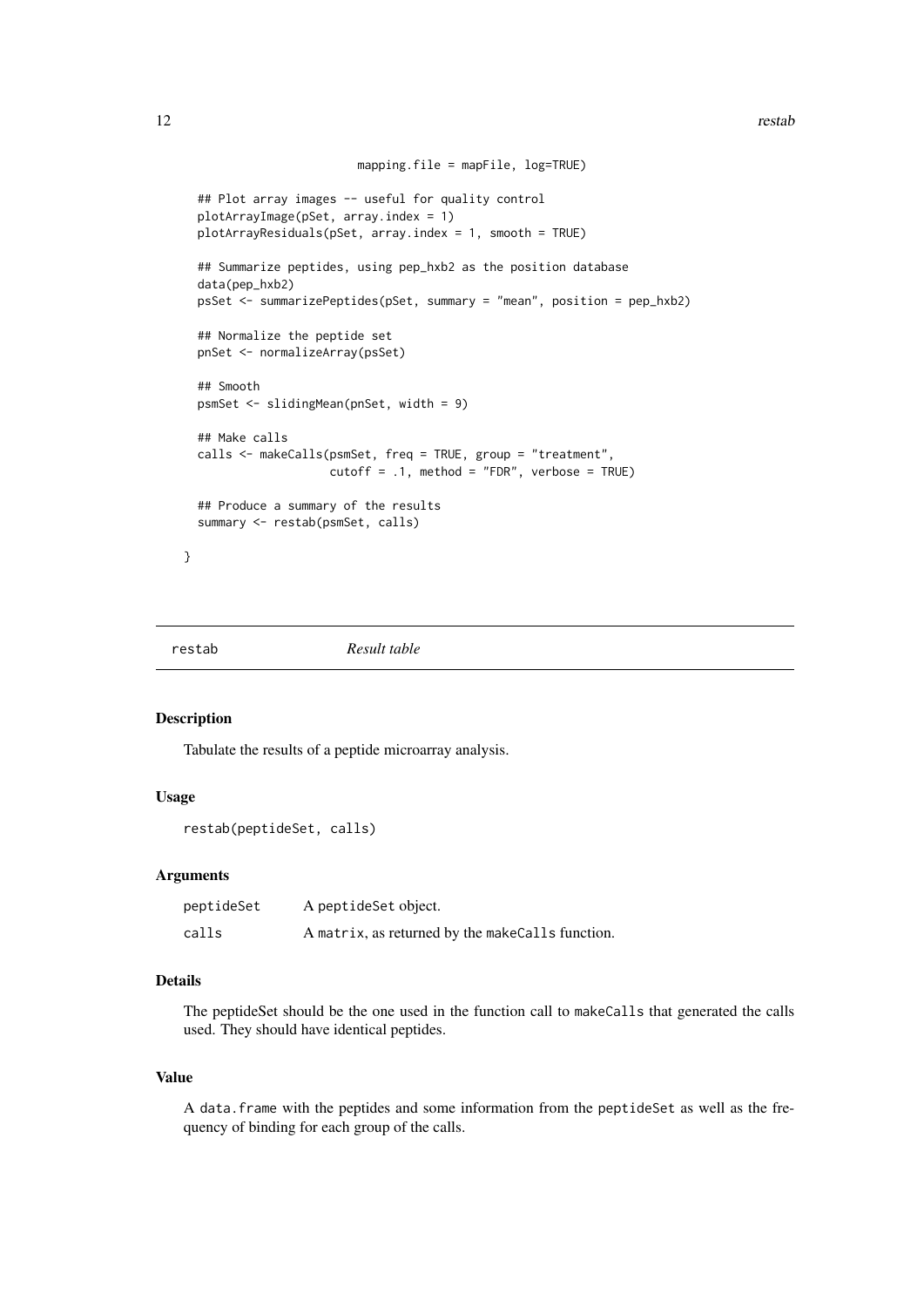#### <span id="page-12-0"></span>shinyPepStat 13

#### Examples

```
## This example curated from the vignette -- please see vignette("pepStat")
## for more information
if (require("pepDat")) {
  ## Get example GPR files + associated mapping file
  dirToParse <- system.file("extdata/gpr_samples", package = "pepDat")
  mapFile <- system.file("extdata/mapping.csv", package = "pepDat")
  ## Make a peptide set
  pSet <- makePeptideSet(files = NULL, path = dirToParse,
                         mapping.file = mapFile, log=TRUE)
  ## Plot array images -- useful for quality control
  plotArrayImage(pSet, array.index = 1)
  plotArrayResiduals(pSet, array.index = 1, smooth = TRUE)
  ## Summarize peptides, using pep_hxb2 as the position database
  data(pep_hxb2)
  psSet <- summarizePeptides(pSet, summary = "mean", position = pep_hxb2)
  ## Normalize the peptide set
  pnSet <- normalizeArray(psSet)
  ## Smooth
  psmSet <- slidingMean(pnSet, width = 9)
  ## Make calls
  calls <- makeCalls(psmSet, freq = TRUE, group = "treatment",
                     cutoff = .1, method = "FDR", verbose = TRUE)
  ## Produce a summary of the results
  summary <- restab(psmSet, calls)
}
```
shinyPepStat *Launch the pepStat Shiny Application*

#### Description

Launches the pepStat Shiny application, providing an interactive interface for constructing peptide sets, normalizing intensities, generating calls. Quality control is also facilitated through interactive plotting features.

#### Usage

```
shinyPepStat()
```

```
if (interactive()) {
  shinyPepStat()
}
```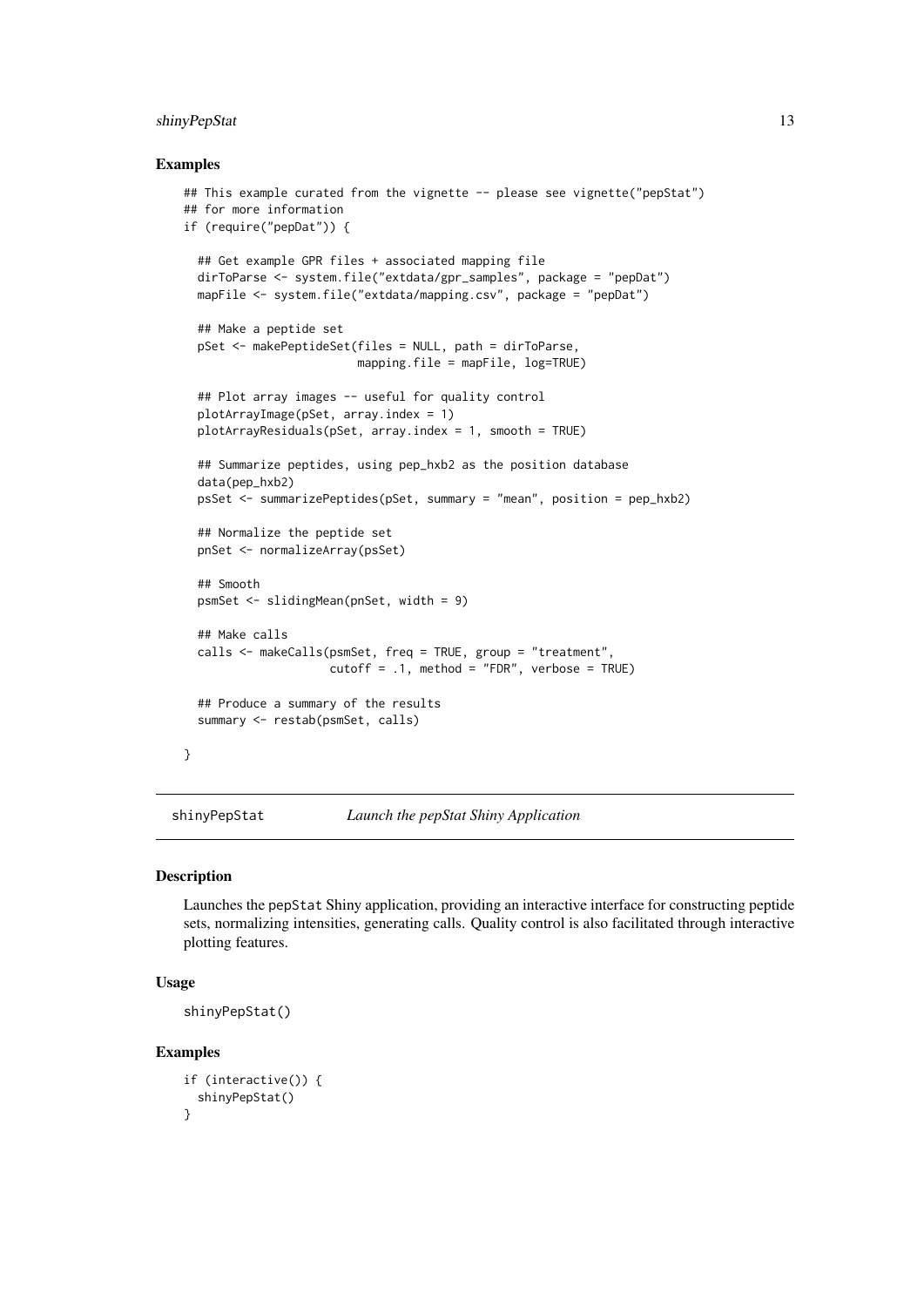#### Description

This function applies a sliding mean window to intensities to reduce noise generated by experimental variation, as well as take advantage of the overlapping nature of array peptides to share signal.

#### Usage

```
slidingMean(peptideSet, width = 9, verbose = FALSE, split.by.clade = TRUE)
```
#### Arguments

| peptideSet | A peptide Set. The expression data for the peptides as well as annotations and<br>ranges. The range information is required to run this function. |
|------------|---------------------------------------------------------------------------------------------------------------------------------------------------|
| width      | A numeric. The width of the sliding window.                                                                                                       |
| verbose    | A logical. If set to TRUE, progress information will be displayed.                                                                                |
|            | split by clade A logical. If TRUE, the peptides will be smoothed by clade (See details sec-<br>tion below for more information).                  |

#### Details

Peptide membership in the sliding mean window is determined by its position and the width argument. Two peptides are in the same window if the difference in their positions is less than or equal to width/2. A peptide's position is taken to be position(peptideSet).

A peptide's intensity is replaced by the mean of all peptide intensities within the peptide's sliding mean window.

When split.by.clade = TRUE, peptides are smoothed within clades defined by the clade column of the GRanges object occupying the featureRange slot of peptideSet. If set to FALSE, a peptide at a given position will borrow information from the neighboring peptides as well as the ones from other clades around this position.

#### Value

A peptideSet object with smoothed intensities.

#### Author(s)

Gregory Imholte

#### See Also

[summarizePeptides](#page-14-1), [normalizeArray](#page-6-1)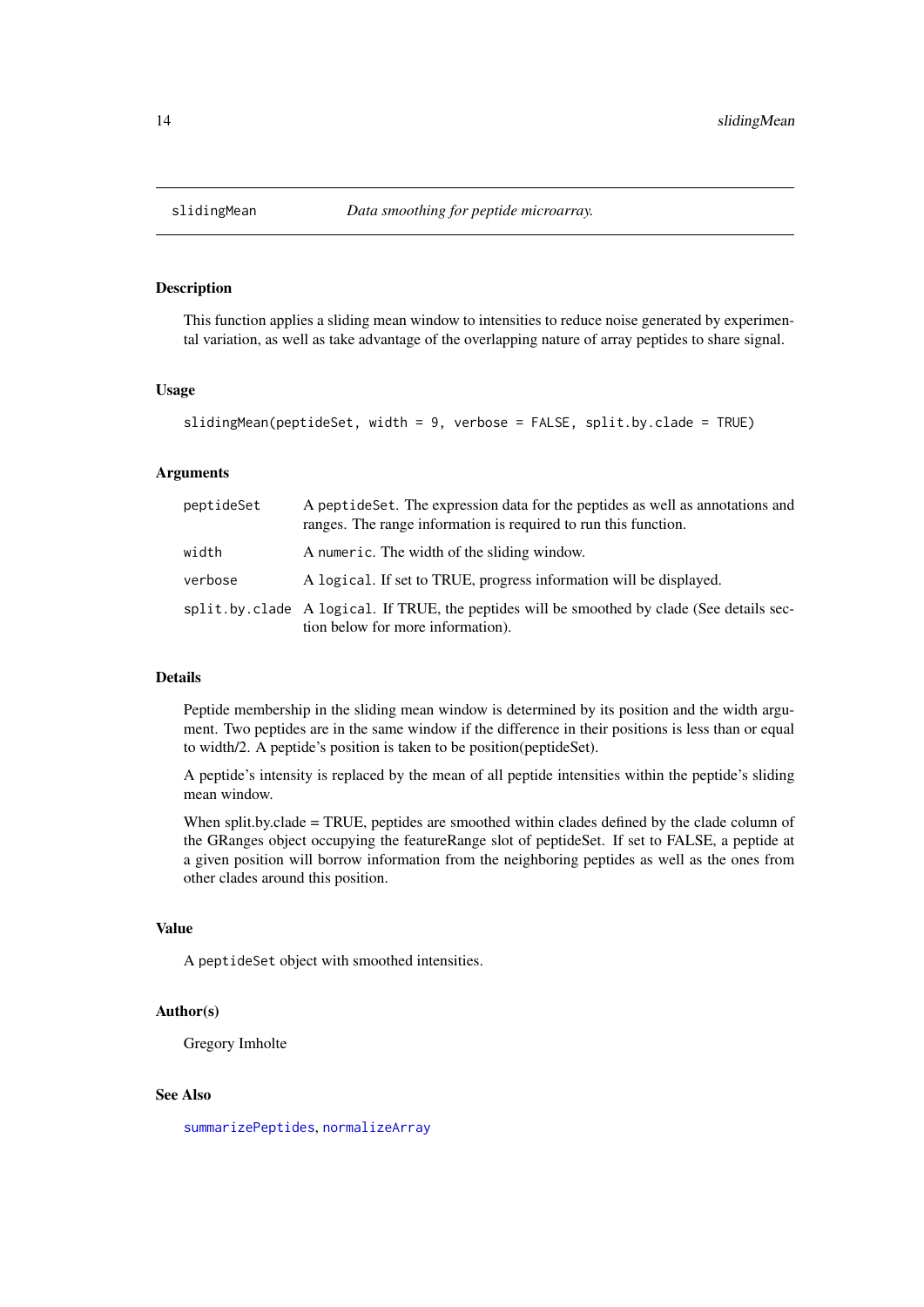#### <span id="page-14-0"></span>summarizePeptides 15

#### Examples

```
## This example curated from the vignette -- please see vignette("pepStat")
## for more information
if (require("pepDat")) {
  ## Get example GPR files + associated mapping file
  dirToParse <- system.file("extdata/gpr_samples", package = "pepDat")
  mapFile <- system.file("extdata/mapping.csv", package = "pepDat")
  ## Make a peptide set
  pSet <- makePeptideSet(files = NULL, path = dirToParse,
                         mapping.file = mapFile, log=TRUE)
  ## Plot array images -- useful for quality control
  plotArrayImage(pSet, array.index = 1)
  plotArrayResiduals(pSet, array.index = 1, smooth = TRUE)
  ## Summarize peptides, using pep_hxb2 as the position database
  data(pep_hxb2)
  psSet <- summarizePeptides(pSet, summary = "mean", position = pep_hxb2)
  ## Normalize the peptide set
  pnSet <- normalizeArray(psSet)
  ## Smooth
  psmSet <- slidingMean(pnSet, width = 9)
  ## Make calls
  calls <- makeCalls(psmSet, freq = TRUE, group = "treatment",
                     cutoff = .1, method = "FDR", verbose = TRUE)
  ## Produce a summary of the results
  summary <- restab(psmSet, calls)
}
```
<span id="page-14-1"></span>summarizePeptides *Add information to a peptideSet and summarize peptides*

#### Description

This function merges the replicates and adds information from a peptide collection to a peptideSet. This collection can include coordinates, alignment information, Z-scales, and other peptide information.

#### Usage

```
summarizePeptides(peptideSet, summary = "median", position = NULL)
```
#### Arguments

| peptideSet | A peptideSet, as created by makePeptideSet                                 |
|------------|----------------------------------------------------------------------------|
| summary    | A character string. The method used for merging replicates. Available are: |
|            | "mean" and "median".                                                       |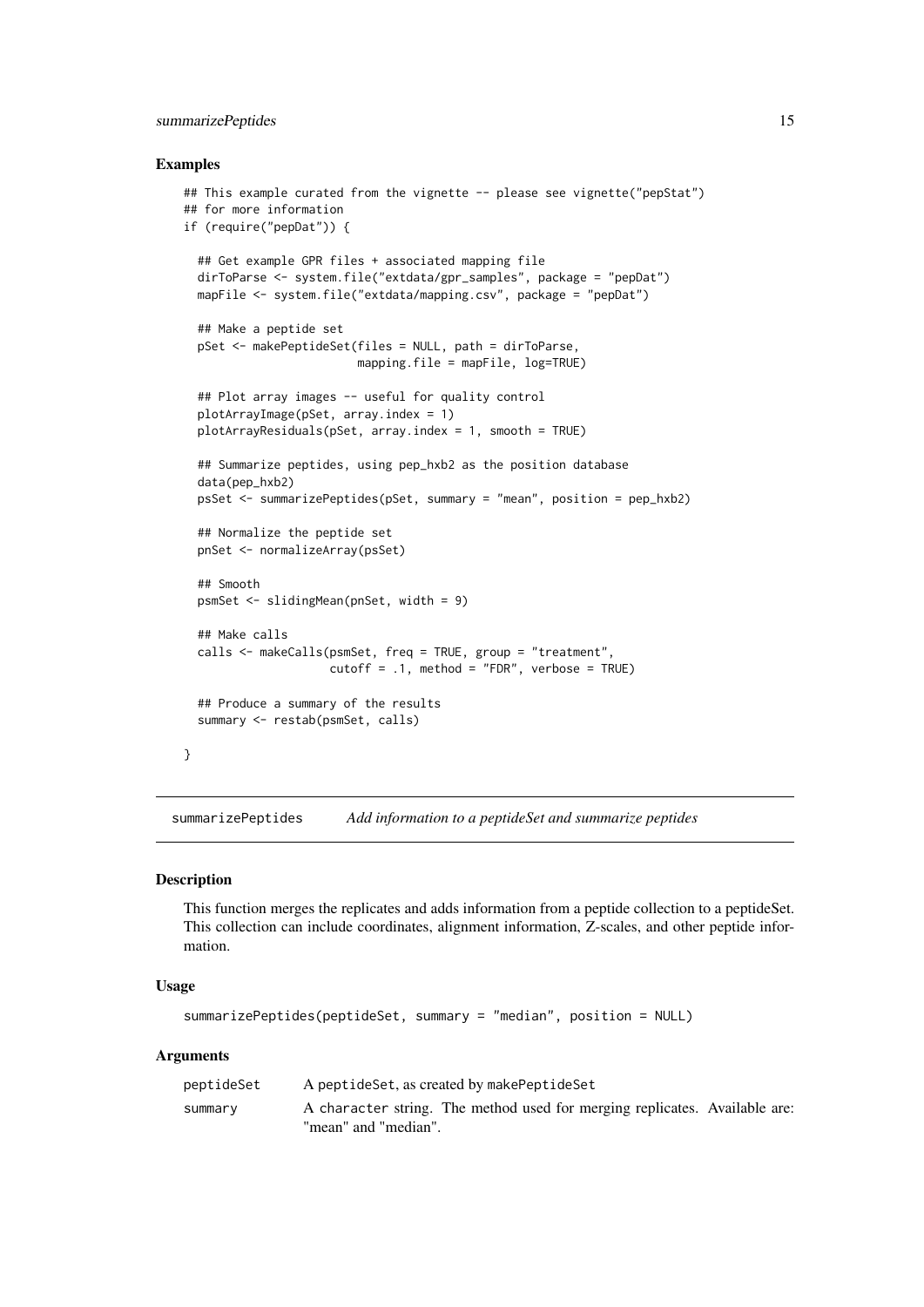<span id="page-15-0"></span>position A data.frame or GRanges object. A peptide collection such as the ones available in pepDat. See details below and vignettes for more information.

#### Details

The object in the position argument will be passed to create\_db, it can either be a GRanges object with a peptide as a metadata column, or a data. frame that can be used to create such GRanges.

Some peptide collections can be found in the pepDat package.

#### Value

An object of class peptideSet with added columns and updated ranges.

#### Author(s)

Raphael Gottardo, Greory Imholte

#### See Also

[makePeptideSet](#page-5-1), [create\\_db](#page-2-1), [create\\_db](#page-2-1)

```
## This example curated from the vignette -- please see vignette("pepStat")
## for more information
if (require("pepDat")) {
  ## Get example GPR files + associated mapping file
  dirToParse <- system.file("extdata/gpr_samples", package = "pepDat")
  mapFile <- system.file("extdata/mapping.csv", package = "pepDat")
  ## Make a peptide set
  pSet <- makePeptideSet(files = NULL, path = dirToParse,
                         mapping.file = mapFile, log=TRUE)
  ## Plot array images -- useful for quality control
  plotArrayImage(pSet, array.index = 1)
  plotArrayResiduals(pSet, array.index = 1, smooth = TRUE)
  ## Summarize peptides, using pep_hxb2 as the position database
  data(pep_hxb2)
  psSet <- summarizePeptides(pSet, summary = "mean", position = pep_hxb2)
  ## Normalize the peptide set
  pnSet <- normalizeArray(psSet)
  ## Smooth
  psmSet <- slidingMean(pnSet, width = 9)
  ## Make calls
  calls <- makeCalls(psmSet, freq = TRUE, group = "treatment",
                     cutoff = .1, method = "FDR", verbose = TRUE)
  ## Produce a summary of the results
  summary <- restab(psmSet, calls)
```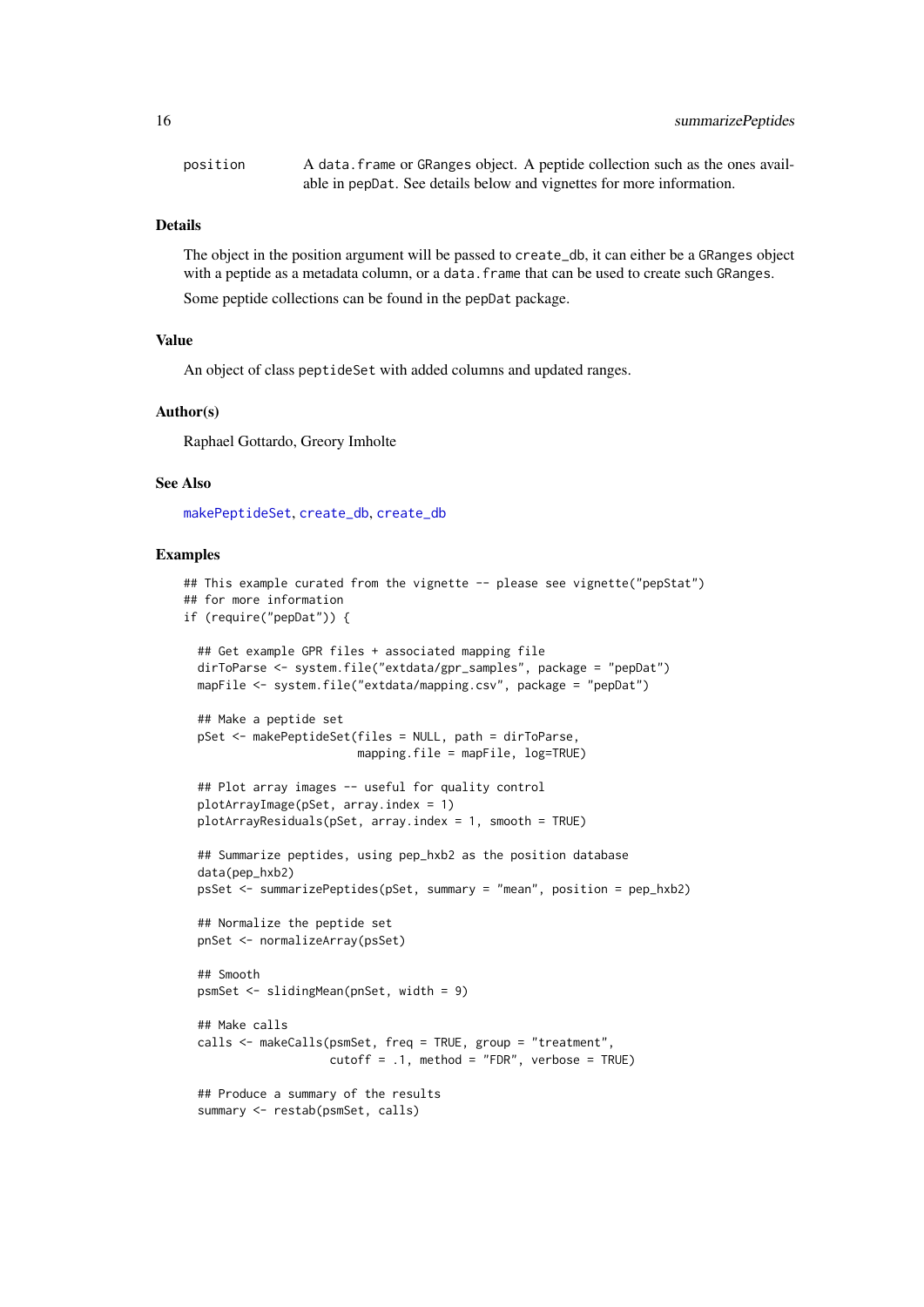## summarizePeptides 17

}